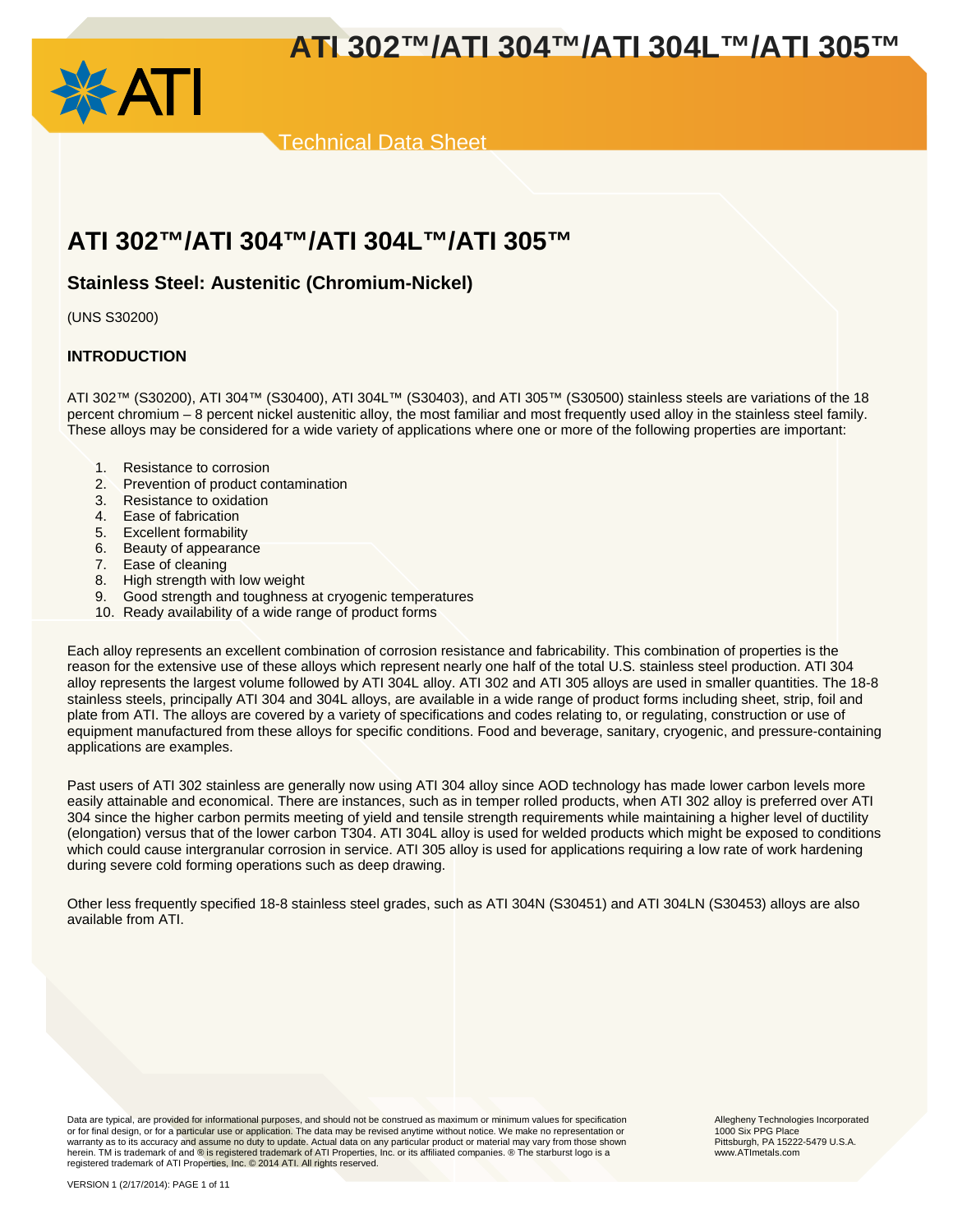

## Technical Data Sheet

## **TYPICAL COMPOSITION**

## **Chemistries per ASTM A240:**

| <b>Element</b> | <b>Percentage by Weight</b><br><b>Maximum Unless Range is Specified</b> |          |           |          |  |  |  |  |  |
|----------------|-------------------------------------------------------------------------|----------|-----------|----------|--|--|--|--|--|
|                | ATI 302™                                                                | ATI 304™ | ATI 304L™ | ATI 305™ |  |  |  |  |  |
| Carbon         | 0.15                                                                    | 0.07     | 0.030     | 0.12     |  |  |  |  |  |
| Manganese      | 2.00                                                                    | 2.00     | 2.00      | 2.00     |  |  |  |  |  |
| Phosphorus     | 0.045                                                                   | 0.045    | 0.045     | 0.045    |  |  |  |  |  |
| Sulfur         | 0.030                                                                   | 0.030    | 0.030     | 0.030    |  |  |  |  |  |
| Silicon        | 0.75                                                                    | 0.75     | 0.75      | 0.75     |  |  |  |  |  |
| Chromium       | 17.0                                                                    | 17.5     | 17.5      | 17.0     |  |  |  |  |  |
|                | 19.0                                                                    | 19.5     | 19.5      | 19.0     |  |  |  |  |  |
| <b>Nickel</b>  | 8.0                                                                     | 8.0      | 8.0       | 10.5     |  |  |  |  |  |
|                | 10.0                                                                    | 10.5     | 12.0      | 13.0     |  |  |  |  |  |
| Nitrogen       | 0.10                                                                    | 0.10     | 0.10      |          |  |  |  |  |  |

## **SPECIFICATIONS & CERTIFICATES**

Because of the extensive use of these austenitic stainless steels, and their broad specification coverage, the following list of specifications is representative, but not complete.

| <b>Product</b>                          | <b>Specification</b>                                                           |                                                     |  |
|-----------------------------------------|--------------------------------------------------------------------------------|-----------------------------------------------------|--|
| <b>Form</b>                             | <b>ASTM</b>                                                                    | <b>ASME</b>                                         |  |
| Plate, Sheet and Strip                  | A 240                                                                          | SA-240                                              |  |
| Seamless and/or Welded<br><b>Tubing</b> | A 249/A 249M (304, 304L,<br>305 only), A 269/ A 269M<br>(304, 304L only), A554 | SA-249/SA-249M<br>(304, 304L only)                  |  |
| Seamless and/or Welded<br>Pipe          | A 312/A 312M, A 409/A<br>409M (304, 304L only)                                 | SA-312/SA-312M, SA-409/SA-<br>409M (304, 304L only) |  |
| Bar, Wire                               | A 276, A 478, A<br>479/A 479M<br>(302, 304, 304L only)                         | SA-479/SA-479M<br>(302, 304, 304L only)             |  |
| <b>Billet, Forgings</b>                 | A 314, A 473                                                                   |                                                     |  |
| Flanges, Fittings                       | A 182/A 182M, A 403/A<br>403M (304, 304L only)                                 | SA-182/SA-182M, SA-403/SA-<br>403M (304, 304L only) |  |

In Section II, Part D of the ASME Boiler and Pressure Vessel Code, ATI 304 alloy is assigned allowable stresses for a variety of product forms to maximum use temperatures of 1500°F (816°C). ATI 304L alloy coverage includes fewer product forms with lower allowable stresses to maximum use temperature of 800°F (426°C) while ATI 302 and ATI 305 alloys have very limited coverage.

All of the grades are accepted for use in food preparation and storage by the National Sanitation Foundation and for contact with dairy products by the Dairy and Food Industries Supply Association – Sanitary Standards Committee and are standard materials used in each industry. Similarly, ATI 304 and 304L alloys are standard materials of construction in the brewery industry.

Data are typical, are provided for informational purposes, and should not be construed as maximum or minimum values for specification<br>or for final design, or for a particular use or application. The data may be revised any warranty as to its accuracy and assume no duty to update. Actual data on any particular product or material may vary from those shown herein. TM is trademark of and ® is registered trademark of ATI Properties, Inc. or its affiliated companies. ® The starburst logo is a<br>registered trademark of ATI Properties, Inc. © 2014 ATI. All rights reserved.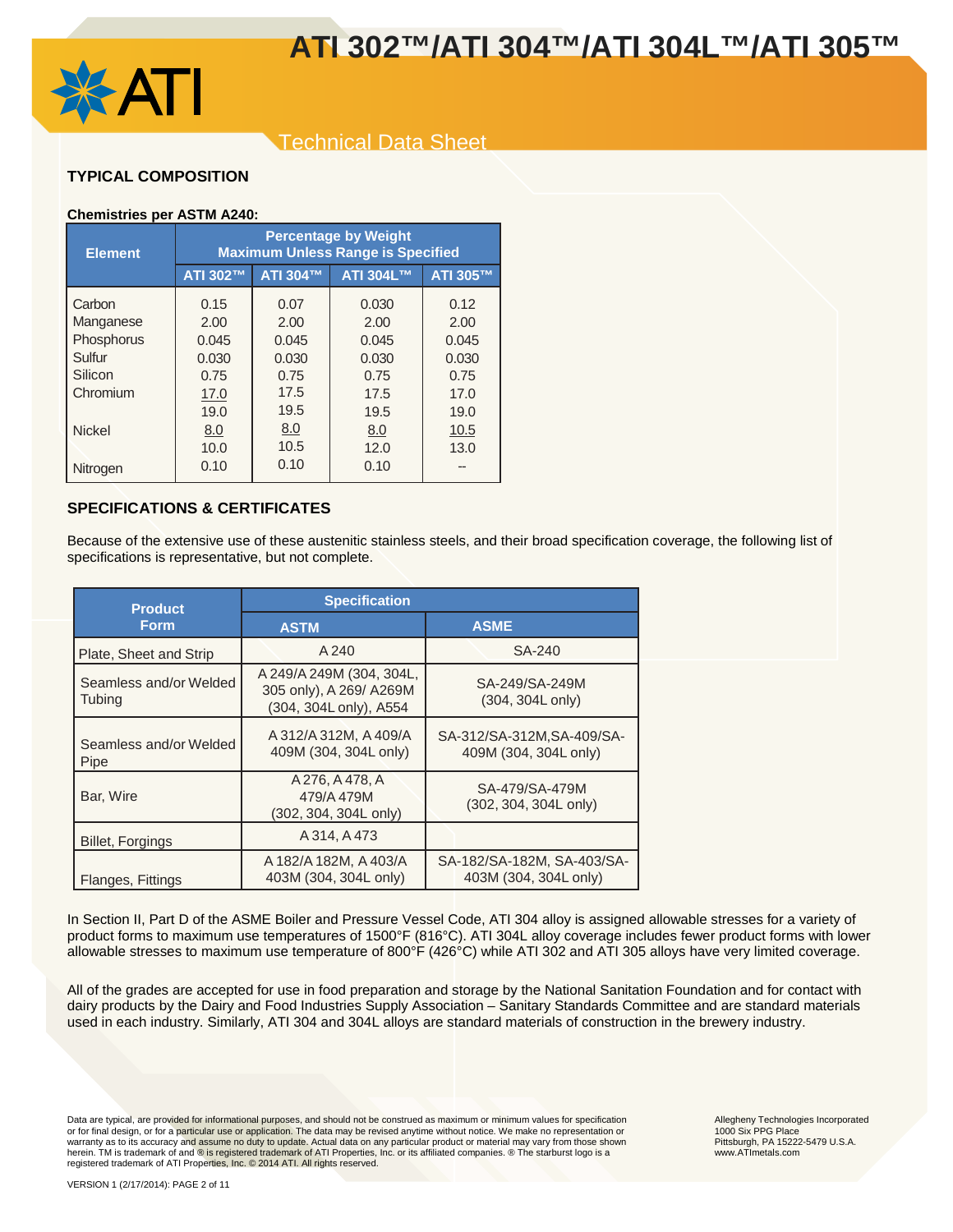

## Technical Data Sheet

## **PHYSICAL PROPERTIES**

#### **Density:**

0.285 lb/in $3$  (7.90 g/cm $3$ )

## **Modulus of Elasticity in Tension:**

29 x 10<sup>6</sup> psi (200 GPa)

#### **Linear Coefficient of Thermal Expansion:**

| <b>Temperature Range</b>  |                          | <b>Coefficients</b>                           |                                                |
|---------------------------|--------------------------|-----------------------------------------------|------------------------------------------------|
| ∘⊏                        | °C                       | $in/in/{}^{\circ}F$                           | cm/cm/°C                                       |
| $68 - 212$<br>$68 - 1600$ | $20 - 100$<br>$20 - 870$ | $9.2 \times 10^{-6}$<br>$11.0 \times 10^{-6}$ | $16.6 \times 10^{-6}$<br>$19.8 \times 10^{-6}$ |

#### **Thermal Conductivity:**

| <b>Temperature Range</b> |       |                     |       |  |
|--------------------------|-------|---------------------|-------|--|
|                          |       | <b>Btu/hr•ft•°F</b> | W/m•K |  |
| 212                      | 100   | 9.4                 | 16.3  |  |
|                          | . I N | 124                 |       |  |

The overall heat transfer coefficient of metals is determined by factors in addition to the thermal conductivity of the metal. The ability of the 18-8 stainless grades to maintain clean surfaces often allows better heat transfer than other metals having higher thermal conductivity. Consult the ATI Technical Center (724-226-6300) for further information.

#### **Specific Heat:**

| ᅂ          |           | $B$ tu/lb/ $\degree$ F | J/kg·K |
|------------|-----------|------------------------|--------|
| $32 - 212$ | $0 - 100$ | 0.12                   | 500    |

#### **Magnetic Permeability**

The 18-8 alloys are generally non-magnetic in the annealed condition with magnetic permeability values typically less than 1.02 at 200H. As illustrated below, permeability values will vary with composition and will increase with cold work. ATI 305 alloy with the highest nickel content is the most stable of these austenitic alloys and will have the lowest permeability when cold worked. The following data are illustrative:

| <b>Percent</b>   | <b>Magnetic Permeability</b> |       |                                      |       |
|------------------|------------------------------|-------|--------------------------------------|-------|
| <b>Cold Work</b> |                              |       | ATI 302™ ATI 304™ ATI 304L™ ATI 305™ |       |
|                  | 1.004                        | 1.005 | 1.015                                | 1.002 |
| 10               | 1.039                        | 1.009 | 1.064                                | 1.003 |
| 30               | 1.414                        | 1.163 | 3.235                                | 1.004 |
| 50               | 3.214                        | 2.291 | 8.480                                | 1.008 |

#### **Melting Range**

| $2,550 - 2,590$ | 1,399 - 1,421 |
|-----------------|---------------|

Data are typical, are provided for informational purposes, and should not be construed as maximum or minimum values for specification<br>or for final design, or for a particular use or application. The data may be revised any warranty as to its accuracy and assume no duty to update. Actual data on any particular product or material may vary from those shown herein. TM is trademark of and ® is registered trademark of ATI Properties, Inc. or its affiliated companies. ® The starburst logo is a<br>registered trademark of ATI Properties, Inc. © 2014 ATI. All rights reserved.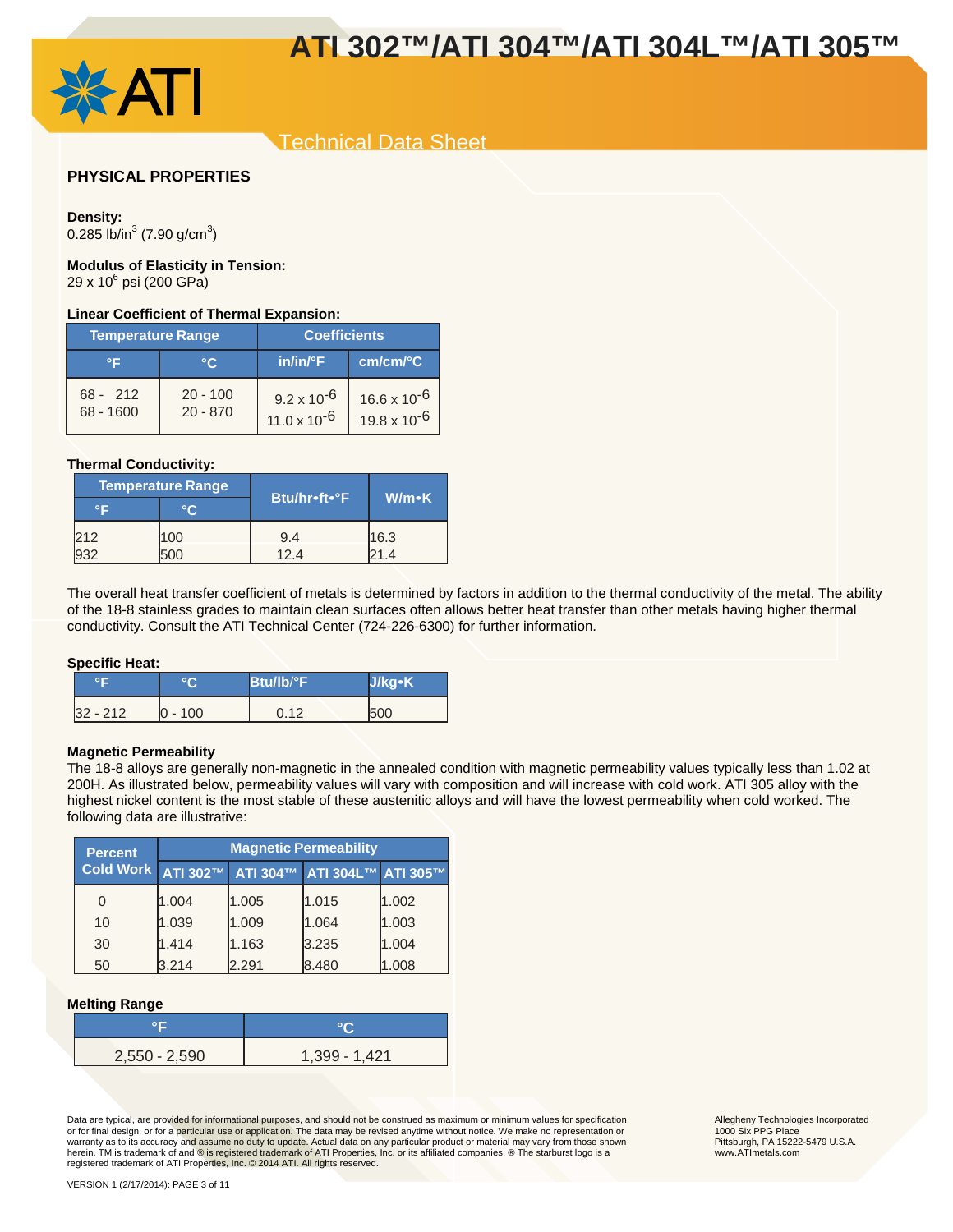

## Technical Data Sheet

#### **Electrical Resistivity**

| °F   | <b>Temperature</b><br>°C |      | Microhm-in Microhm-cm |
|------|--------------------------|------|-----------------------|
| 68   | 20                       | 28.3 | 72                    |
| 212  | 100                      | 30.7 | 78                    |
| 392  | 200                      | 33.8 | 86                    |
| 752  | 400                      | 39.4 | 100                   |
| 1112 | 600                      | 43.7 | 111                   |
| 1472 | 800                      | 47.6 | 121                   |
| 1652 | 900                      | 49.6 | 126                   |

## **MECHANICAL PROPERTIES**

### **Room Temperature Mechanical Properties**

Minimum mechanical properties for annealed ATI 302, ATI 304, ATI 304L and ATI 305 austenitic stainless steel plate, sheet and strip as required by ASTM specifications A 240 and ASME specification SA-240 are shown below.

| <b>Property</b>                         | <b>Minimum Mechanical Properties Required</b><br>by ASTM A 240, and ASME SA-240 |        |        |  |  |
|-----------------------------------------|---------------------------------------------------------------------------------|--------|--------|--|--|
|                                         | 302, 304                                                                        | 304L   | 305    |  |  |
| 0.2% Offset<br>Yield Strength,          |                                                                                 |        |        |  |  |
| psi                                     | 30,000                                                                          | 25,000 | 25,000 |  |  |
| <b>MPa</b>                              | 205                                                                             | 170    | 170    |  |  |
| Ultimate Tensile Strength,              |                                                                                 |        |        |  |  |
| psi                                     | 75,000                                                                          | 70,000 | 70,000 |  |  |
| <b>MPa</b>                              | 515                                                                             | 485    | 485    |  |  |
| Percent Elongation in<br>2 in. or 51 mm | 40.0                                                                            | 40.0   | 40.0   |  |  |
| Hardness, Max.,                         |                                                                                 |        |        |  |  |
| <b>Brinell</b>                          | 201                                                                             | 201    | 183    |  |  |
| <b>RB</b>                               | 92                                                                              | 92     | 88     |  |  |

#### **Effect of Cold Work**

Deformation of the 18-8 alloys at room or slightly elevated temperatures produces an increase in strength accompanied by a decrease in elongation value. A portion of this increase in strength is caused by partial transformation of austenite to martensite during deformation. As shown by the permeability data, the ATI 302, ATI 304 and ATI 304L alloys are more prone to martensite formation than the ATI 305 alloy. Strengthening during deformation is, therefore, more pronounced in the leaner compositions. Among the 18-8 alloys, ATI 305 alloy with highest nickel content exhibits the least amount of work hardening. Typical data are shown below.

Data are typical, are provided for informational purposes, and should not be construed as maximum or minimum values for specification<br>or for final design, or for a particular use or application. The data may be revised any warranty as to its accuracy and assume no duty to update. Actual data on any particular product or material may vary from those shown herein. TM is trademark of and ® is registered trademark of ATI Properties, Inc. or its affiliated companies. ® The starburst logo is a<br>registered trademark of ATI Properties, Inc. © 2014 ATI. All rights reserved.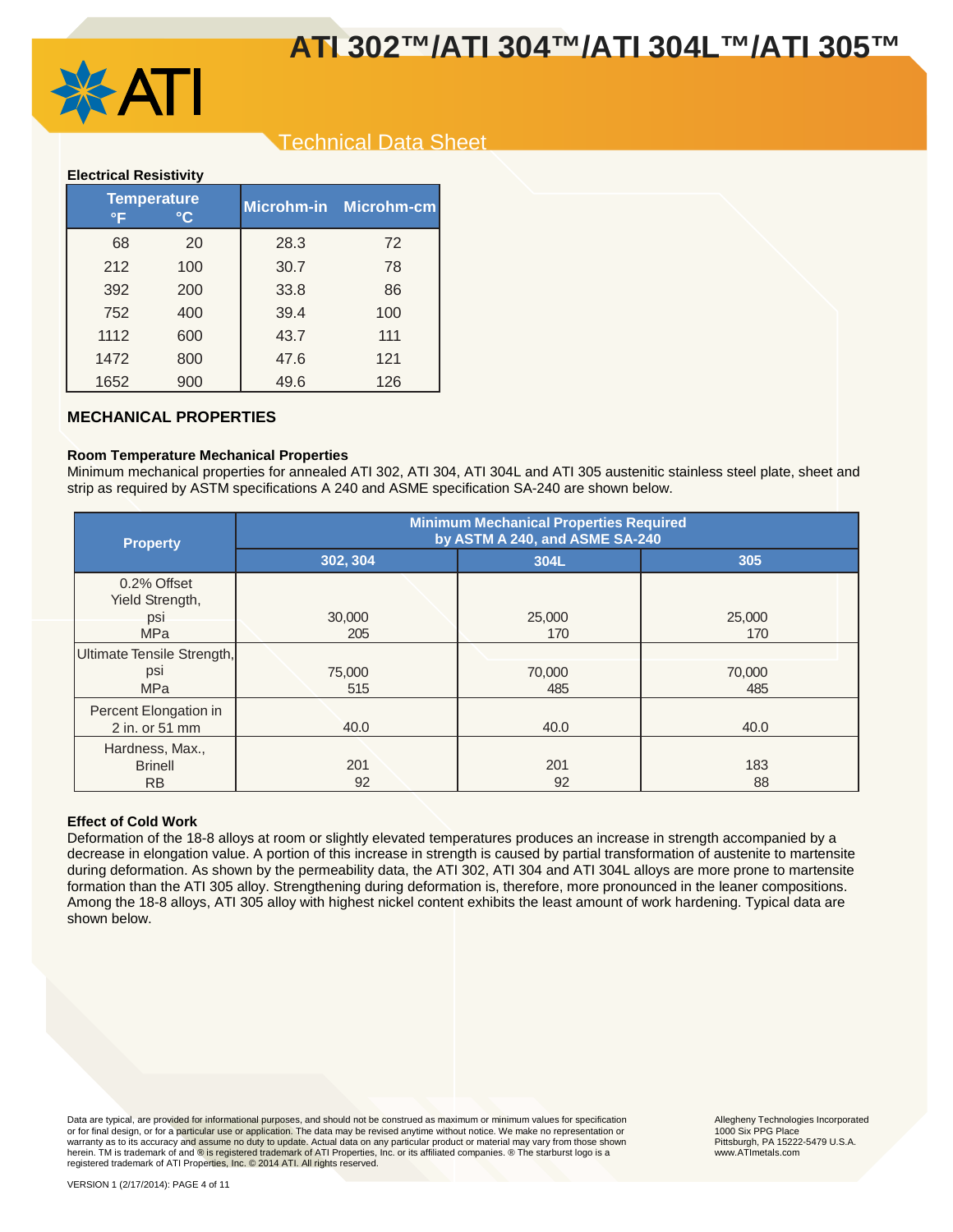

## Technical Data Sheet



#### **Low and Elevated Temperature Properties**

Typical short time tensile property data for low and elevated temperatures are shown below. At temperatures of 1000°F (538°C) or higher, creep and stress rupture become considerations. Typical creep and stress rupture data are also shown below.

|              | <b>Test</b><br><b>Temperature</b> | 0.2% Yield<br><b>Tensile</b><br><b>Strength</b><br><b>Strength</b> |       |         |       | <b>Elongation</b>                |
|--------------|-----------------------------------|--------------------------------------------------------------------|-------|---------|-------|----------------------------------|
| $\mathsf{P}$ | $\circ$ C                         | psi                                                                | (MPa) | psi     | (MPa) | <b>Percent in</b><br>2" or 51 mm |
| $-423$       | $-253$                            | 100,000                                                            | 690   | 250,000 | 1725  | 25                               |
| $-320$       | $-196$                            | 70,000                                                             | 485   | 230,000 | 1585  | 35                               |
| $-100$       | $-79$                             | 50.000                                                             | 345   | 150.000 | 1035  | 50                               |
| 70           | 21                                | 35,000                                                             | 240   | 90,000  | 620   | 60                               |
| 400          | 205                               | 23,000                                                             | 160   | 70,000  | 485   | 50                               |
| 800          | 427                               | 19,000                                                             | 130   | 66,000  | 455   | 43                               |
| 1200         | 650                               | 15,500                                                             | 105   | 48,000  | 330   | 34                               |
| 1500         | 815                               | 13,000                                                             | 90    | 23,000  | 160   | 46                               |

Data are typical, are provided for informational purposes, and should not be construed as maximum or minimum values for specification<br>or for final design, or for a particular use or application. The data may be revised any warranty as to its accuracy and assume no duty to update. Actual data on any particular product or material may vary from those shown herein. TM is trademark of and ® is registered trademark of ATI Properties, Inc. or its affiliated companies. ® The starburst logo is a<br>registered trademark of ATI Properties, Inc. © 2014 ATI. All rights reserved.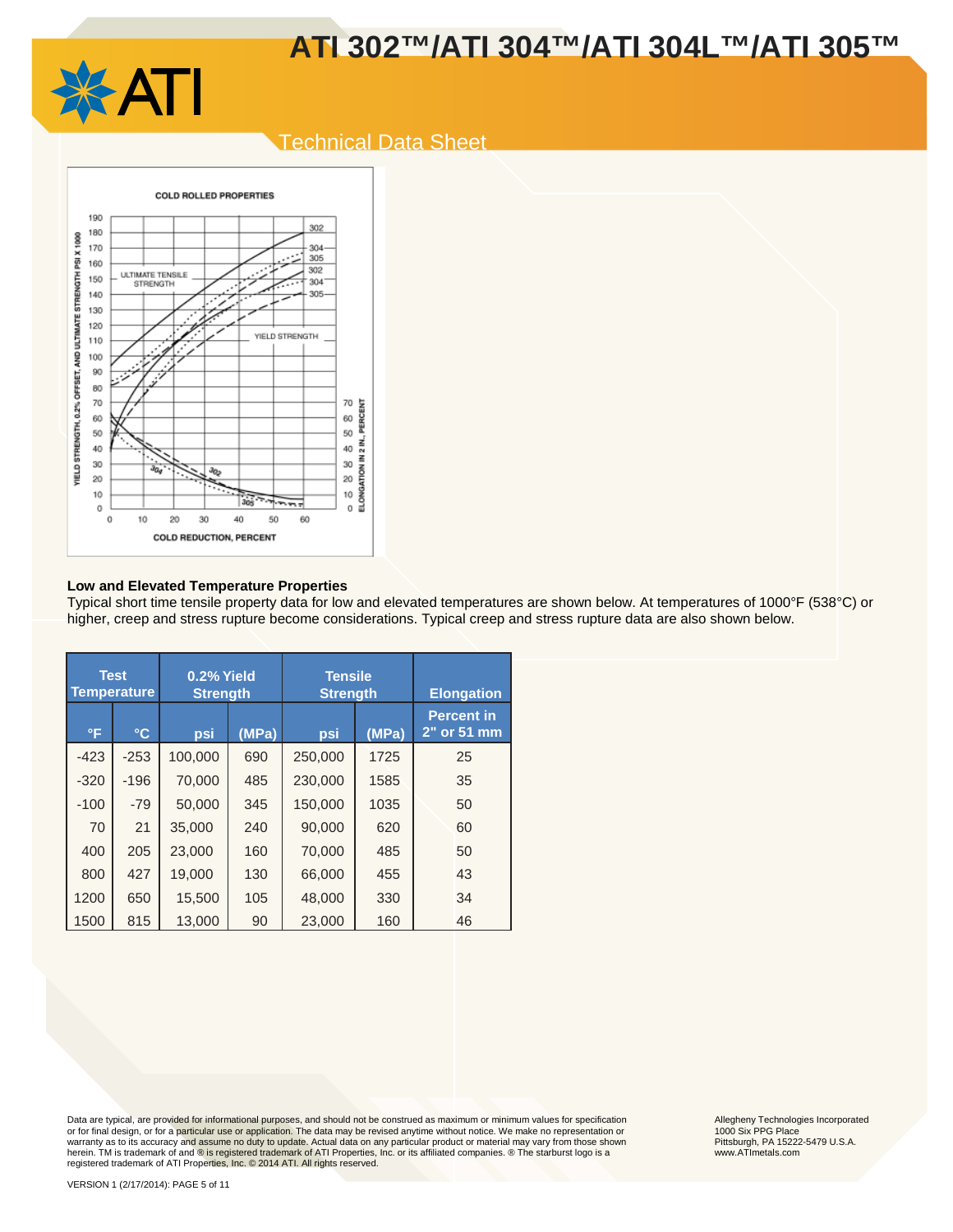

## Technical Data Sheet





Data are typical, are provided for informational purposes, and should not be construed as maximum or minimum values for specification<br>or for final design, or for a particular use or application. The data may be revised any warranty as to its accuracy and assume no duty to update. Actual data on any particular product or material may vary from those shown herein. TM is trademark of and ® is registered trademark of ATI Properties, Inc. or its affiliated companies. ® The starburst logo is a<br>registered trademark of ATI Properties, Inc. © 2014 ATI. All rights reserved.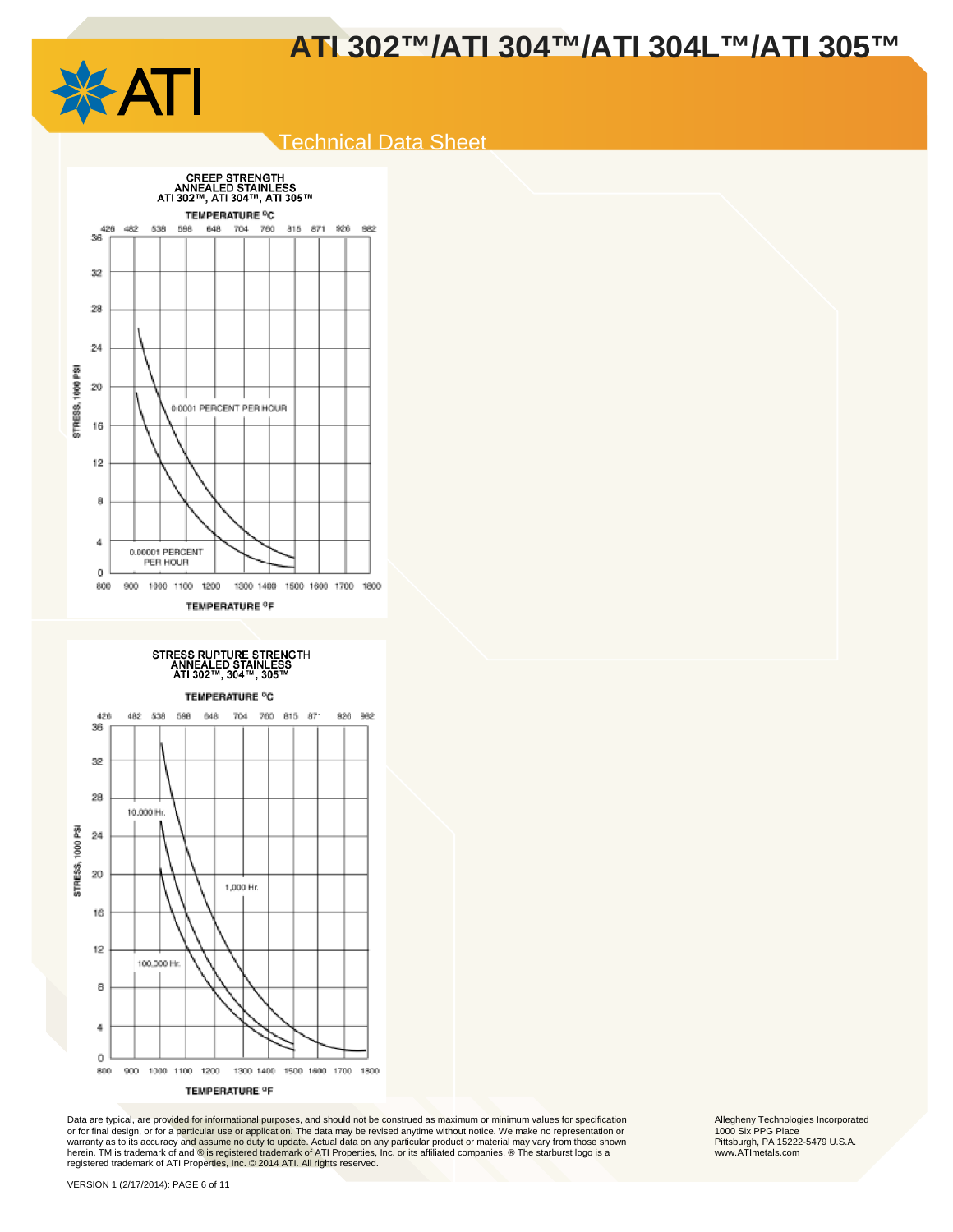

## Technical Data Sheet

#### **Impact Resistance**

The annealed austenitic stainless steels maintain high impact resistance even at cryogenic temperatures, a property which, in combination with their low temperature strength and fabricability, has led to their use in handling liquified natural gas and other cryogenic environments. Typical Charpy V-notch impact data are shown below.

| <b>Temperature</b> |        | <b>Charpy V-Notch Energy Absorbed</b> |               |
|--------------------|--------|---------------------------------------|---------------|
| °F                 | °C     | Foot - pounds                         | <b>Joules</b> |
| 75                 | 23     | 150                                   | 200           |
| $-320$             | $-196$ | 85                                    | 115           |
| -425               | $-254$ | 85                                    | 115           |

#### **Fatigue Strength**

The fatigue strength or endurance limit is the maximum stress below which material is unlikely to fail in 10 million cycles in air environment. The fatigue strength for austenitic stainless steels, as a group, is typically about 35 percent of the tensile strength. Substantial variability in service results is experienced since additional variables influence fatigue strength. As examples – increased smoothness of surface improves strength, increased corrosivity of service environment decreases strength.

### **CORROSION RESISTANCE**

#### **General Corrosion**

ATI 302, ATI 304, ATI 304L and ATI 305 austenitic stainless steels provide useful resistance to corrosion on a wide range of moderately oxidizing to moderately reducing environments. The alloys are used widely in equipment and utensils for processing and handling of food, beverages and dairy products. Heat exchangers, piping, tanks and other process equipment in contact with fresh water also utilize these alloys. Building facades and other architectural and structural applications exposed to non-marine atmospheres also heavily utilize the 18-8 alloys. In addition, a large variety of applications involve household and industrial chemicals.

The 18 to 19 percent of chromium which these alloys contain provides resistance to oxidizing environments such as dilute nitric acid, as illustrated by data for ATI 304 below.

| % Nitric Acid | <b>Temperature</b><br>$\degree$ F ( $\degree$ C) | <b>Corrosion Rate</b><br>Mils/Yr (mm/a) |
|---------------|--------------------------------------------------|-----------------------------------------|
| 10            | 300 (149)                                        | $5.0$ $(0.13)$                          |
| 20            | 300 (149)                                        | $10.1$ $(0.25)$                         |
| 30            | 149<br>300                                       | (0.43)<br>17.0                          |

Other laboratory data for ATI 304 and ATI 304L alloys in the table below illustrate that these alloys are also resistant to moderately aggressive organic acids such as acetic, and reducing acids such as phosphoric. The 9 to 11 percent of nickel contained by these 18-8 alloys assists in providing resistance to moderately reducing environments. The more highly reducing environments such as boiling dilute hydrochloric and sulfuric acids are shown to be too aggressive for these materials. Boiling 50 percent caustic is likewise too aggressive.

Data are typical, are provided for informational purposes, and should not be construed as maximum or minimum values for specification<br>or for final design, or for a particular use or application. The data may be revised any warranty as to its accuracy and assume no duty to update. Actual data on any particular product or material may vary from those shown herein. TM is trademark of and ® is registered trademark of ATI Properties, Inc. or its affiliated companies. ® The starburst logo is a registered trademark of ATI Properties, Inc. © 2014 ATI. All rights reserved.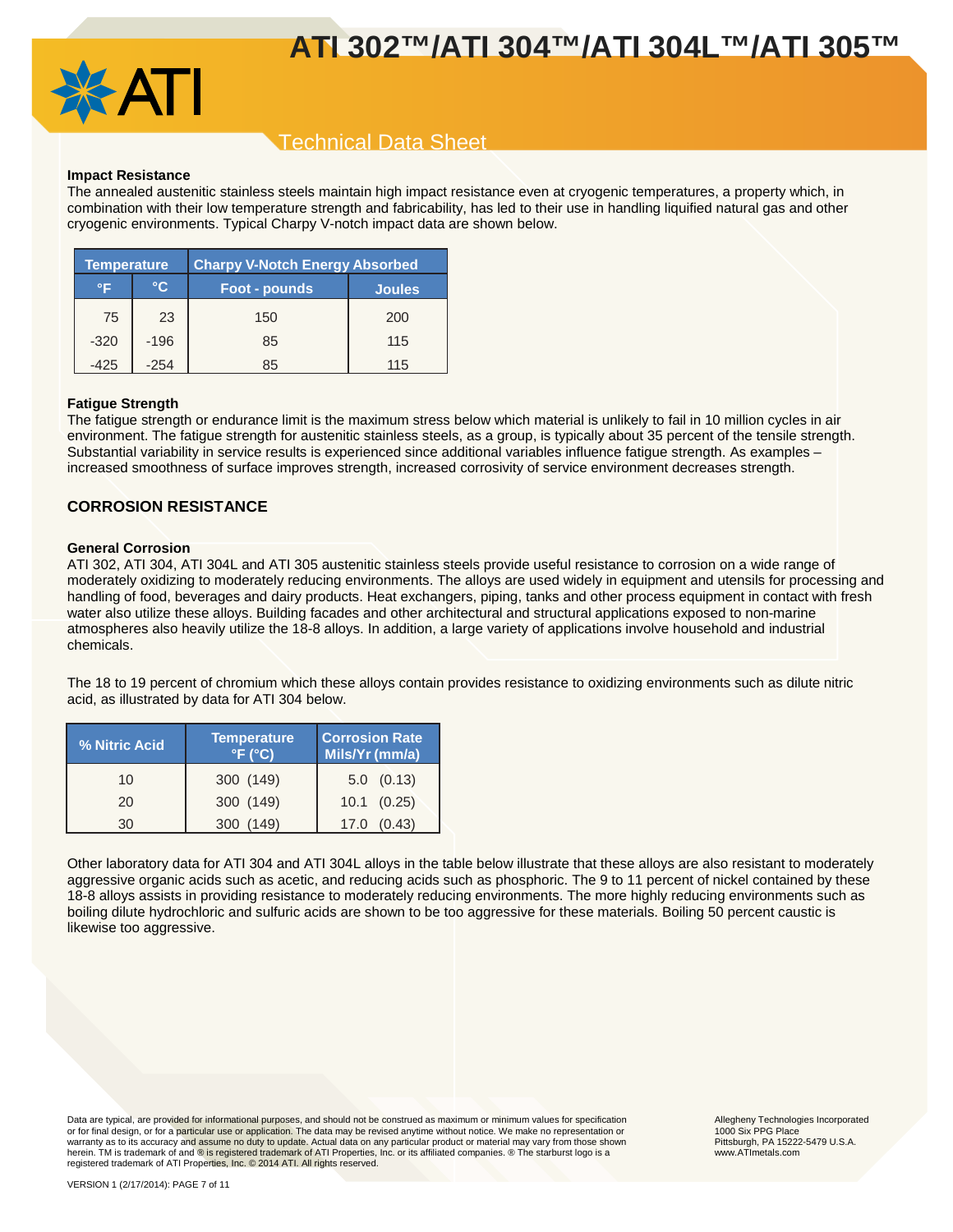

## Technical Data Sheet

| <b>General Corrosion in Boiling Chemicals</b> |                             |                                       |                   |       |                  |  |  |
|-----------------------------------------------|-----------------------------|---------------------------------------|-------------------|-------|------------------|--|--|
| <b>Boiling</b><br><b>Environment</b>          |                             | <b>Corrosion Rate, Mils/Yr (mm/a)</b> |                   |       |                  |  |  |
|                                               |                             | <b>ATI 304TM**</b>                    |                   |       | <b>ATI 304L™</b> |  |  |
| 20% Acetic Acid,                              | <b>Base Metal</b>           | 0.1                                   | (<0.01)           | 0.1   | (<0.01)          |  |  |
|                                               | Welded*                     | 1.0                                   | (0.03)            | 0.1   | (<0.01)          |  |  |
| 45% Formic Acid,                              | <b>Base Metal</b>           | 55                                    | (1.4)             | 15    | (0.4)            |  |  |
|                                               | Welded*                     | 52                                    | (1.3)             | 19    | (0.5)            |  |  |
| 10% Sulfamic Acid,                            | <b>Base Metal</b>           | 144                                   | (3.7)             | 50    | (1.3)            |  |  |
|                                               | Welded*                     | 144                                   | (3.7)             | 57    | (1.4)            |  |  |
| 1% Hydrochloric,                              | <b>Base Metal</b>           | 98                                    | (2.5)             | 85    | (2.2)            |  |  |
|                                               | Welded                      | 112                                   | (2.8)             | 143   | (3.6)            |  |  |
| 20% Phosphoric Acid,                          | <b>Base Metal</b><br>Welded | < 1.0<br>< 1.0                        | (<0.03)<br>(0.03) | $- -$ | --               |  |  |
| 65% Nitric Acid,                              | <b>Base Metal</b>           | 9.2                                   | (0.2)             | 8.9   | (0.2)            |  |  |
|                                               | Welded                      | 9.4                                   | (0.2)             | 7.4   | (0.2)            |  |  |
| 10% Sulfuric Acid,                            | <b>Base Metal</b>           | 445                                   | (11.3)            | 662   | (16.8)           |  |  |
|                                               | Welded                      | 494                                   | (12.5)            | 879   | (22.3)           |  |  |
| 50% Sodium Hydroxide,                         | <b>Base Metal</b>           | 118                                   | (3.0)             | 71    | (1.8)            |  |  |
|                                               | Welded                      | 130                                   | (3.3)             | 87    | (2.2)            |  |  |

\*Autogenous weld on base metal sample.

\*\*Types 302 and 305 exhibit similar performance.

In some cases, the low carbon ATI 304L alloy may show a lower corrosion rate than the higher carbon ATI 304 alloy. The data for formic acid, sulfamic acid and sodium hydroxide illustrate this. Otherwise, the ATI 302, ATI 304, ATI 304L and ATI 305 alloys may be considered to perform equally in most corrosive environments. A notable exception is in environments sufficiently corrosive to cause intergranular corrosion of welds and heat-affected zones on susceptible alloys. The ATI 304L alloy is preferred for use in such media in the welded condition since the low carbon level enhances resistance to intergranular corrosion.

#### **Intergranular Corrosion**

Exposure of the 18-8 austenitic stainless steels to temperatures in the 800°F to 1500°F (427°C to 816°C) range may cause precipitation of chromium carbides in grain boundaries. Such steels are "sensitized" and subject to intergranular corrosion when exposed to aggressive environments. The carbon content of ATI 302, ATI 304, and ATI 305 alloys may allow sensitization to occur from thermal conditions experienced by autogenous welds and heat-affected zones of welds. For this reason, the low carbon ATI 304L alloy is preferred for applications in which the material is put into service in the as-welded condition. Low carbon content extends the time necessary to precipitate a harmful level of chromium carbides, but does not eliminate the precipitation reaction for material held for long times in the precipitation temperature range.

| <b>Intergranular Corrosion Tests</b>          |                                                                |                                                |  |  |  |  |
|-----------------------------------------------|----------------------------------------------------------------|------------------------------------------------|--|--|--|--|
| <b>ASTM A 262</b>                             | <b>Corrosion Rate, Mils/Yr (mm/a)</b>                          |                                                |  |  |  |  |
| <b>Evaluation Test</b>                        | ATI 302™, ATI 304™, ATI 305™                                   | ATI 304L™                                      |  |  |  |  |
| <b>Practice B</b><br><b>Base Metal Welded</b> | 20 (0.5) Intergranular<br>23 (0.6) Corrosion                   | 20(0.5)<br>20(0.5)                             |  |  |  |  |
| <b>Practice E</b><br><b>Base Metal Welded</b> | No Fissures on Bend Some Fissures<br>on Weld<br>(unacceptable) | No Fissures<br>No Fissures                     |  |  |  |  |
| <b>Practice A</b><br><b>Base Metal Welded</b> | <b>Step Structure Ditched</b><br>(unacceptable)                | <b>Step Structure</b><br><b>Step Structure</b> |  |  |  |  |

Data are typical, are provided for informational purposes, and should not be construed as maximum or minimum values for specification<br>or for final design, or for a particular use or application. The data may be revised any warranty as to its accuracy and assume no duty to update. Actual data on any particular product or material may vary from those shown herein. TM is trademark of and ® is registered trademark of ATI Properties, Inc. or its affiliated companies. ® The starburst logo is a<br>registered trademark of ATI Properties, Inc. © 2014 ATI. All rights reserved.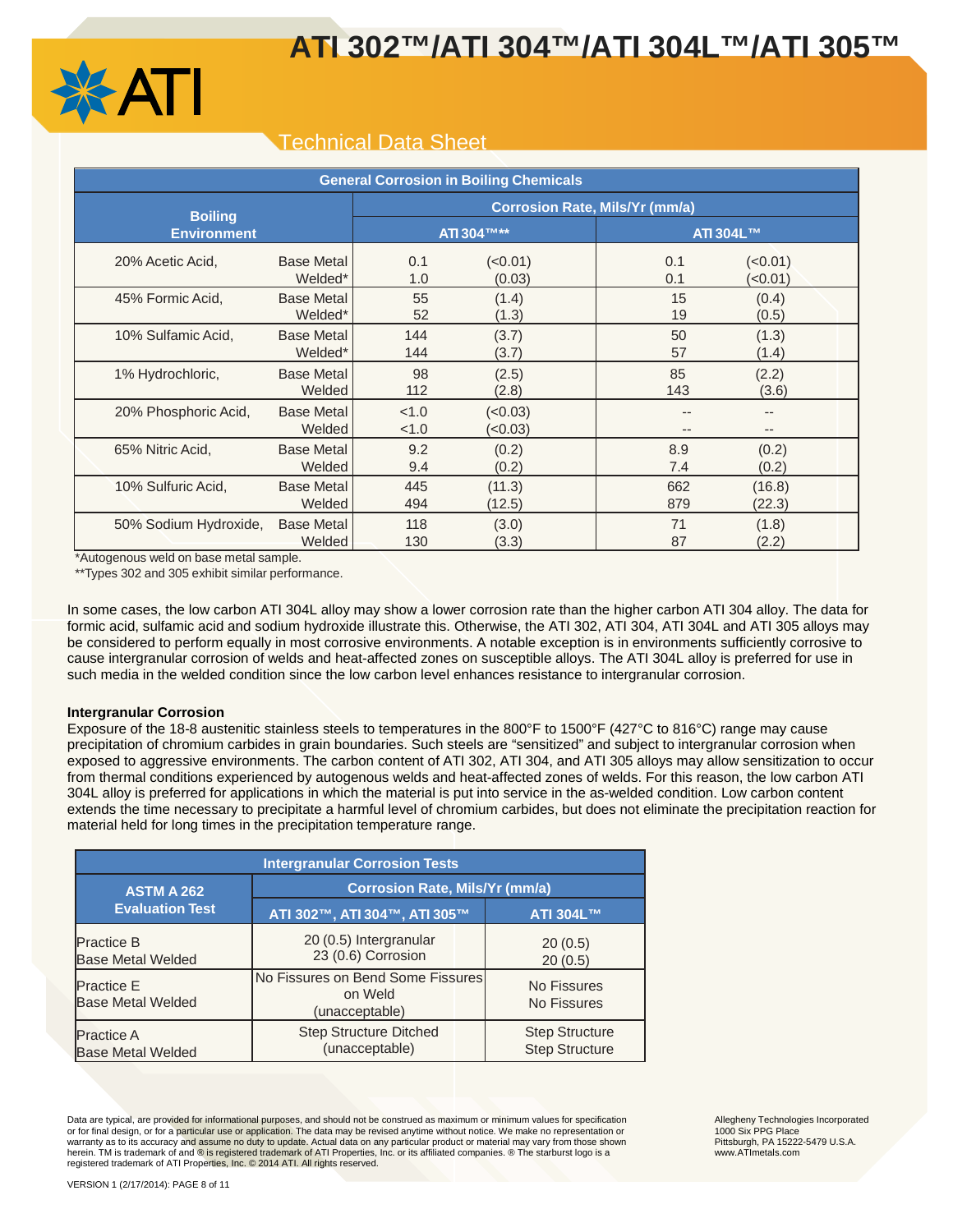

## Technical Data Sheet

### **Stress Corrosion Cracking**

The ATI 302, ATI 304, ATI 304L and ATI 305 alloys are the most susceptible of the austenitic stainless steels to stress corrosion cracking (SCC) in halides because of their relatively low nickel content. Conditions which cause SCC are: (1) presence of halide ions (generally chloride), (2) residual tensile stresses, and (3) temperatures in excess of about 120°F (49°C). Stresses may result from cold deformation of the alloy during forming, or by roller expanding tubes into tubesheets, or by welding operations which produce stresses from the thermal cycles used. Stress levels may be reduced by annealing or stress relieving heat treatments following cold deformation, thereby reducing sensitivity to halide SCC. The low carbon ATI 304L material is the better choice for service in the stress relieved condition in environments which might cause intergranular corrosion.

| <b>Halide (Chloride) Stress Corrosion Tests</b> |                                                                                                 |                                       |  |  |  |
|-------------------------------------------------|-------------------------------------------------------------------------------------------------|---------------------------------------|--|--|--|
| <b>Test</b>                                     | <b>U-Bend (Highly Stressed)</b><br><b>Samples</b><br>ATI 302™, ATI 304™,<br>ATI 304L™, ATI 305™ |                                       |  |  |  |
| 42% Magnesium                                   | <b>Base Metal</b>                                                                               | Cracked,<br>1 to 20 hours             |  |  |  |
| Chloride, Boiling                               | Welded                                                                                          | Cracked.<br>$\frac{1}{2}$ to 21 hours |  |  |  |
| 33% Lithium                                     | <b>Base Metal</b>                                                                               | Cracked,<br>24 to 96 hours            |  |  |  |
| Chloride, Boiling                               | Welded                                                                                          | Cracked,<br>18 to 90 hours            |  |  |  |
| 26% Sodium                                      | <b>Base Metal</b>                                                                               | Cracked,<br>142 to 1004 hours         |  |  |  |
| Chloride, Boiling                               | Welded                                                                                          | Cracked,<br>300 to 500 hours          |  |  |  |
| 40% Calcium                                     | <b>Base Metal</b>                                                                               | Cracked.<br>144 Hours                 |  |  |  |
| Chloride, Boiling                               |                                                                                                 |                                       |  |  |  |
| Ambient                                         | <b>Base Metal</b>                                                                               | No Cracking                           |  |  |  |
| Temperature                                     |                                                                                                 |                                       |  |  |  |
| Seacoast                                        | Welded                                                                                          | No Cracking                           |  |  |  |
| Exposure                                        |                                                                                                 |                                       |  |  |  |

The above data illustrate that various hot chloride solutions may cause failure after differing lengths of time. The important thing to note is that failure eventually occurs under these conditions of chloride presence, high stresses and elevated temperatures.

#### **Pitting/Crevice Corrosion**

The 18-8 alloys have been used very successfully in fresh waters containing low levels of chloride ion. Although ATI 304 tubing has been used in power plant surface condenser cooling water with as much as 1000 ppm chloride, this performance can only result from careful cleaning of the tubes during use and care to avoid stagnant waters from remaining in contact with the tube. Generally, 100 ppm chloride is considered to be the limit for the 18-8 alloys, particularly if crevices are present. Higher levels of chloride might cause crevice corrosion and pitting. For the more severe conditions of higher chloride levels, lower pH and/or higher temperatures, alloys with higher molybdenum content such as ATI 316 or AL-6XN<sup>®</sup> alloy should be considered. Interestingly, ATI 304 and ATI 304L stainless steels pass the 100 hour, 5 percent neutral salt spray test (ASTM B117) with no rusting or staining of samples. However, ATI 304 stainless building exteriors exposed to salt mists from the ocean are prone to pitting and crevice corrosion accompanied by severe discoloration. The 18-8 alloys are not recommended for exposure to marine environments.

Consult the ATI Technical Center with questions concerning the suitability of the 18-8 alloys for specific environments.

## **WELDABILITY**

The austenitic stainless steels are considered to be the most weldable of the high-alloy steels and can be welded by all fusion and resistance welding processes. The ATI 302, ATI 304, ATI 304L and ATI 305 alloys are typical of the austenitic stainless steels.

Data are typical, are provided for informational purposes, and should not be construed as maximum or minimum values for specification<br>or for final design, or for a particular use or application. The data may be revised any warranty as to its accuracy and assume no duty to update. Actual data on any particular product or material may vary from those shown herein. TM is trademark of and ® is registered trademark of ATI Properties, Inc. or its affiliated companies. ® The starburst logo is a registered trademark of ATI Properties, Inc. © 2014 ATI. All rights reserved.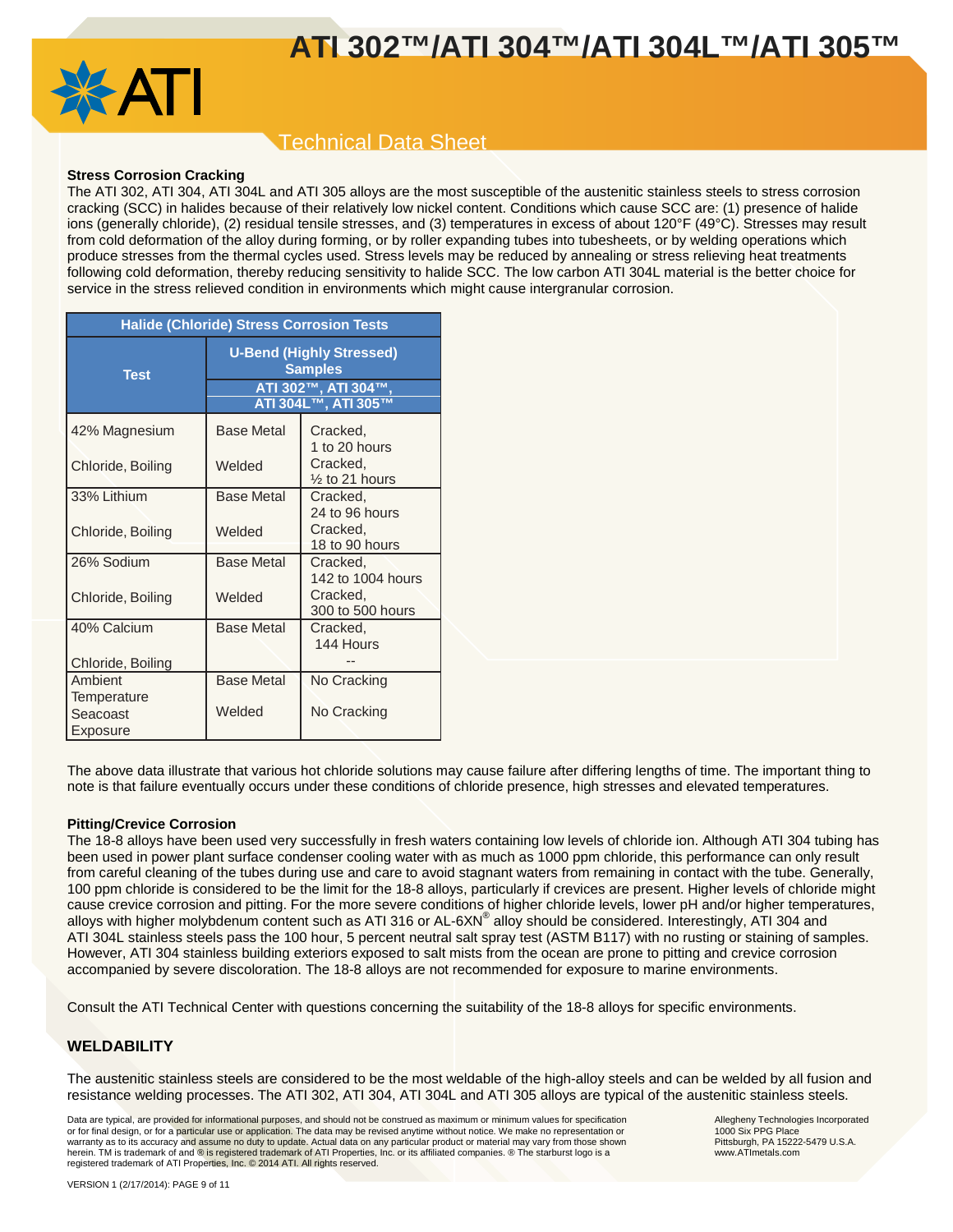

## Technical Data Sheet

Two important considerations in producing weld joints in the austenitic stainless steels are: 1) preservation of corrosion resistance, and 2) avoidance of cracking. A temperature gradient is produced in the material being welded which ranges from above the melting temperature in the molten pool to ambient temperature at some distance from the weld. The higher the carbon level of the material being welded, the greater the likelihood that the welding thermal cycle will result in the chromium carbide precipitation which is detrimental to corrosion resistance. To provide material at the best level of corrosion resistance, low carbon material (ATI 304L) should be used for material put in service in the welded condition. Alternately, full annealing dissolves the chromium carbide and restores a high level of corrosion resistance to the standard carbon content materials.

Weld metal with a fully austenitic structure is more susceptible to cracking during the welding operation. For this reason, ATI 302, ATI 304, and ATI 304L alloys are designed to resolidify with a small amount of ferrite to minimize cracking susceptibility. ATI 305, however, contains virtually no ferrite on solidification and is more sensitive to hot cracking upon welding than the other alloys.

If filler metal is required, ATI 308 (20% Cr-11% Ni) alloy is generally used. This enriched composition avoids martensite which might otherwise form in multipass welds. Chemistry is controlled to allow a small amount of ferrite in the deposit to limit hot cracking tendency.

ATI 309 alloy (23% Cr – 13.5% Ni) or nickel-base filler metals are used in joining the 18-8 austenitic alloys to carbon steel.

## **HEAT TREATMENT**

The austenitic stainless steels are heat treated to remove the effects of cold forming or to dissolve precipitated chromium carbides. The surest heat treatment to accomplish both requirements is the solution anneal which is conducted in the 1850°F to 2050°F range (1010°C to 1121°C). Cooling from the anneal temperature should be at sufficiently high rates through 1500-800°F (816°C – 427°C) to avoid reprecipitation of chromium carbides. These materials cannot be hardened by heat treatment.

## **CLEANING**

Despite their corrosion resistance, stainless steels need care in fabrication and use to maintain their surface appearance even under normal conditions of service.

In welding, inert gas processes are used. Scale or slag that forms from welding processes is removed with a stainless steel wire brush. Normal carbon steel wire brushes will leave carbon steel particles in the surface which will eventually produce surface rusting. For more severe applications, welded areas should be treated with a descaling solution such as a mixture of nitric and hydrofluoric acids and these should be subsequently washed off.

For material exposed in inland, light industrial or milder service, minimum maintenance is required. Only sheltered areas need occasional washing with a stream of pressurized water. In heavy industrial areas, frequent washing is advisable to remove dirt deposits which might eventually cause corrosion and impair the surface appearance of the stainless steel.

Stubborn spots and deposits like burned-on food can be removed by scrubbing with a nonabrasive cleaner and fiber brush, a sponge or pad of stainless steel wool. The stainless steel wool will leave a permanent mark on smooth stainless steel surfaces. Many of the uses of stainless steel involve cleaning or sterilizing on a regular basis. Equipment is cleaned with specially designed caustic soda, organic solvent or acid solutions such as phosphoric or sulfamic acid (strongly reducing acids such as hydrofluoric or hydrochloric may be harmful to these stainless steels).

Cleaning solutions need to be drained and stainless steel surfaces rinsed thoroughly with fresh water.

Data are typical, are provided for informational purposes, and should not be construed as maximum or minimum values for specification<br>or for final design, or for a particular use or application. The data may be revised any warranty as to its accuracy and assume no duty to update. Actual data on any particular product or material may vary from those shown herein. TM is trademark of and ® is registered trademark of ATI Properties, Inc. or its affiliated companies. ® The starburst logo is a registered trademark of ATI Properties, Inc. © 2014 ATI. All rights reserved.